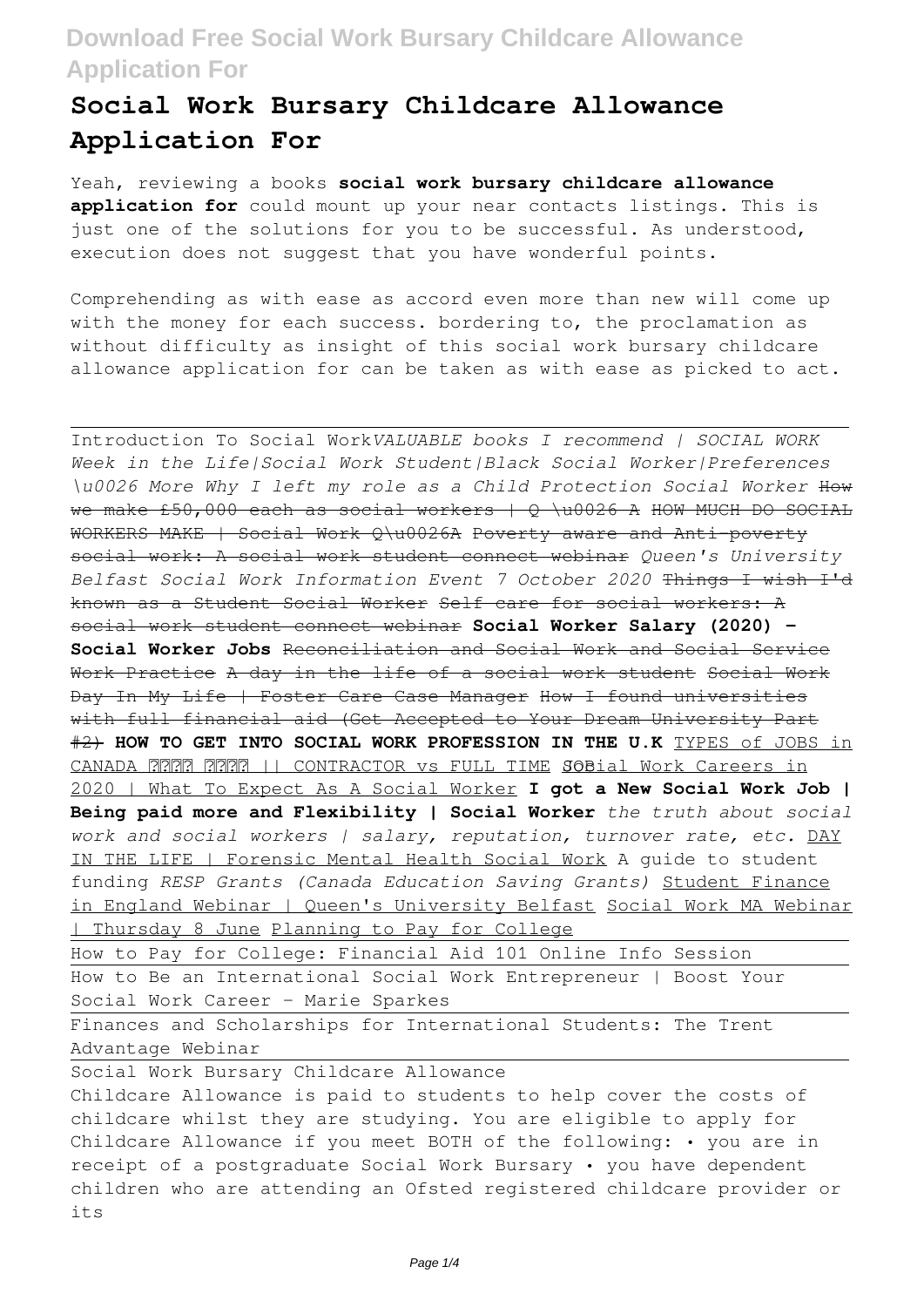Social Work Bursary: Childcare Allowance application for ... This is payable if you have a dependant child or children aged under 19. We will automatically assess your entitlement based on your dependant's income (if they have any). The maximum PLA for the 2020/21 academic year is £1,573. You can apply for PLA on the main Social Work Bursary application form.

Social work - Apply for a Postgraguate bursary | NHSBSA Childcare allowance NHS social work bursary Watch. Announcements Applying to uni for 2021? Find your group chat here >> start new discussion reply. Page 1 of 1. Go to first unread Skip to page: kab101 Badges: 2. Rep:? #1 Report Thread starter 11 months ago #1 Does anyone know what the financial threshold is for the childcare allowance part of ...

Childcare allowance NHS social work bursary - The Student Room Social Work Bursary Childcare Allowance Social Work Bursary: Childcare Allowance application for postgraduate students. SWB Childcare Allowance application form 2018/19 (V1) 03/2018 3 of 11 2. Working Tax Credit - to be completed by all students Do you, your spouse, civil partner or partner receive or expect to receive Working Tax or Universal ...

Social Work Bursary Childcare Allowance Application For The social work bursary is payable to eligible applicants as an incentive to train in social work. SWBS is intended to be a contribution to the costs incurred by individuals training to be social workers, but it is not intended to meet all expenditure. 3.2. A set number of bursaries will be allocated to each provider of social work education in Wales.

Social Work Bursary Scheme Apply for a postgraduate bursary; Manage your social work bursary; Contact social work bursaries; NHS Learning Support Fund. Learning Support Fund: coronavirus (COVID-19) Training Grant Parental Support (formerly Child Dependants Allowance) Travel and Dual Accommodation Expenses; Exceptional Support Fund; Contact us; Information for ...

Social Work Bursaries | NHSBSA The allowance pays 85% of the gross actual cost up to: £128.78 a week for 1 child; £191.45 a week for 2 or more children; Apply for Childcare Allowance via the form on the NHS Student Bursaries ...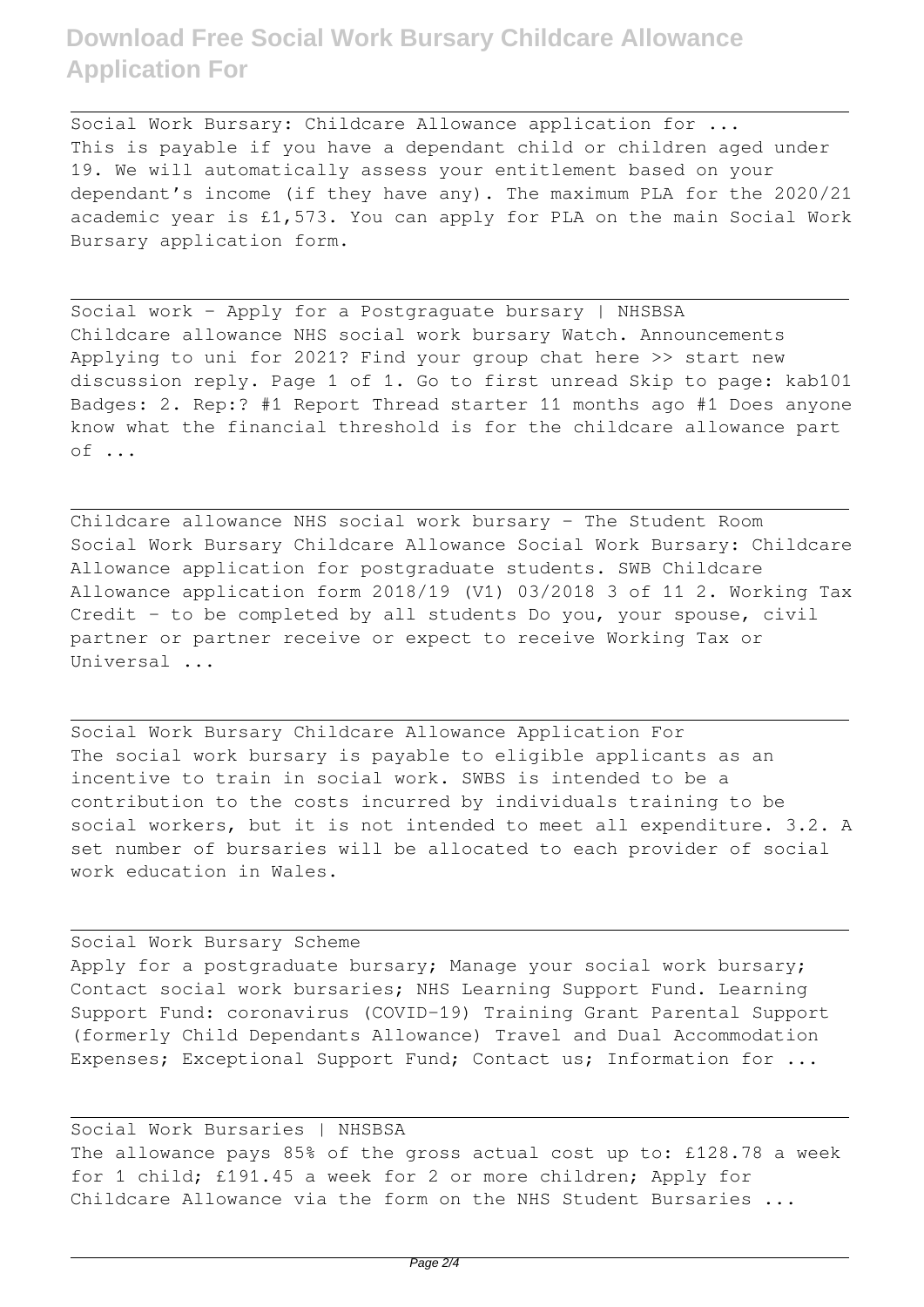NHS bursaries: Extra financial help - GOV.UK Practice Learning Opportunity Allowance (PLOA) is financial support towards student placement costs. All social work students who receive a bursary are eligible for PLOA. Part-time students can also receive PLOA for any year they are on a placement. The initial allowance will depend on the length and level of your placement.

Social work degree funding | Social Care Wales for medicine, dentistry or healthcare - you may get an NHS bursary for social work - you may get a social work bursary to be a teacher - you can get help with the costs of teacher training

Grants and bursaries for adult learners - GOV.UK on a postgraduate social work course and eligible for a social work bursary from the NHS, Care Council for Wales full-time on a postgraduate course for which you get undergraduate funding from the Student Awards Agency for Scotland (SAAS).

I'm a student and pay for childcare - what extra higher ... You can receive a Childcare Grant (CCG) towards the cost of your childcare if you have children in registered and approved childcare. In academic year 2020/21 you can receive up to 85% of your childcare costs up to a maximum of: £174.22 a week for one child; or or; £298.69 a week for two or more children

Childcare Grant & Parents' Learning Allowance - Continuing ... social work bursary place by your university, the PTA will be included with your basic bursary and paid in three termly instalments. ... Childcare Allowance - postgraduate students only If you have dependent children aged under 15 (or aged under 17 for children with special educational

Your guide to If you're training for social work you may get a bursary. Social work bursaries: help with living costs and tuition fees; don't depend on your household income

Social work bursaries - GOV.UK Easily manage your Social Work Bursary by signing up for a MyFunding account. By registering a MyFunding account, you can easily: Apply for Social Work Bursary funding; Update your personal details; Check the status of your enrolment; See when your next bursary payment will be paid; In order to register a MyFunding account you will need: